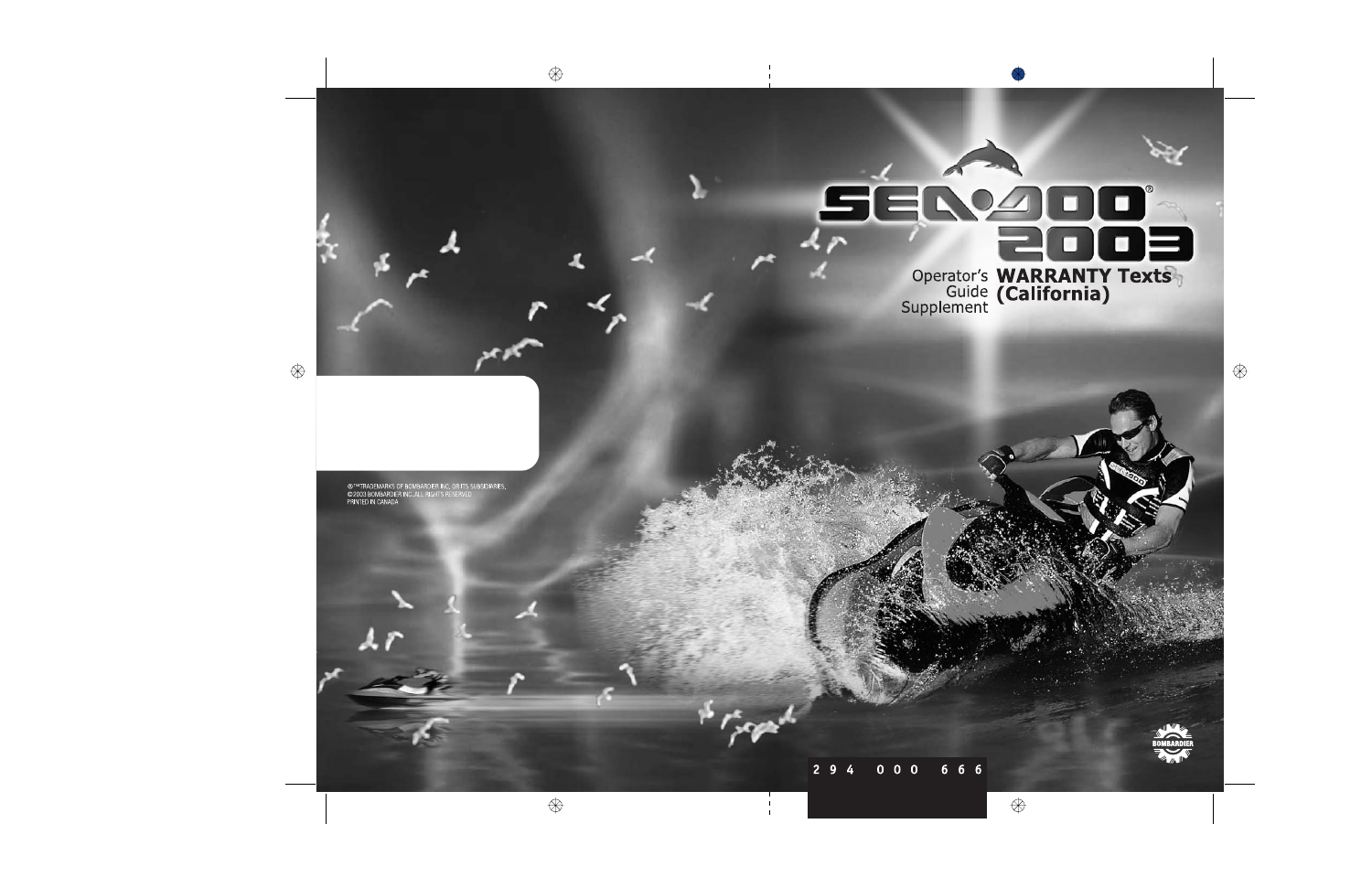## **MODEL YEAR 2003 REVISED CALIFORNIA LIMITED WARRANTY**

This Limited Warranty Statement supercedes and replaces the Limited Warranty Statement in the 2003 SEA-DOO Operator's Guide for models purchased or registered in California.

# **BOMBARDIER LIMITED WARRANTY NORTH AMERICA: 2003 SEA-DOO® WATERCRAFT**

### 1. SCOPE OF THE LIMITED WARRANTY

In Canada, BOMBARDIER INC. (hereinafter "BOMBARDIER"), and in the USA, Bombardier on behalf of BOMBARDIER MOTOR CORPORATION OF AMERICA (BMCA) warrants its SEA-DOO watercraft from defects in material or workmanship for the period described below.

All genuine BOMBARDIER parts and accessories, installed by an authorized BOMBARDIER dealer (as hereinafter defined) at the time of delivery of the SEA-DOO watercraft, carry the same warranty as that of the watercraft.

Use of the product for racing or any other competitive activity, at any point, even by a prior owner, will render this warranty null and void.

#### 2. WARRANTY COVERAGE PERIOD

This warranty will be in effect FROM THE DATE OF DELIVERY TO THE FIRST RETAIL CONSUMER or the date the product is first put into use, whichever occurs first and for a period of:

(a) For private use owners:

TWELVE (12) CONSECUTIVE MONTHS.

In the USA: SEA-DOO GTX† 4-TEC, SEA-DOO GTX† 4-TEC VANS TRIPLE CROWN EDITION, SEA-DOO GTX† 4-TEC SUPERCHARGED, and SEA-DOO GTX† 4-TEC SUPERCHARGED LIMITED, SEA-DOO RX™ DI, SEA-DOO GTX† DI, SEA-DOO XP™ DI, SEA-DOO California GTI, and SEA-DOO LRV™ DI :

TWELVE (12) CONSECUTIVE MONTHS for the emission related components providing input to emission control. (e.g. sensors).

(b) For commercial use owners:

FOUR (4) CONSECUTIVE MONTHS.

In the USA: SEA-DOO GTX† 4-TEC, SEA-DOO GTX† 4-TEC VANS TRIPLE CROWN EDITION, SEA-DOO GTX† 4-TEC SUPERCHARGED, and SEA-DOO GTX† 4-TEC SUPERCHARGED LIMITED, SEA-DOO RX™ DI, SEA-DOO GTX† DI, SEA-DOO XP™ DI, SEA-DOO California GTI and SEA-DOO LRV™ DI :

TWELVE (12) CONSECUTIVE MONTHS for the emission related components providing input to emission control. (e.g. sensors).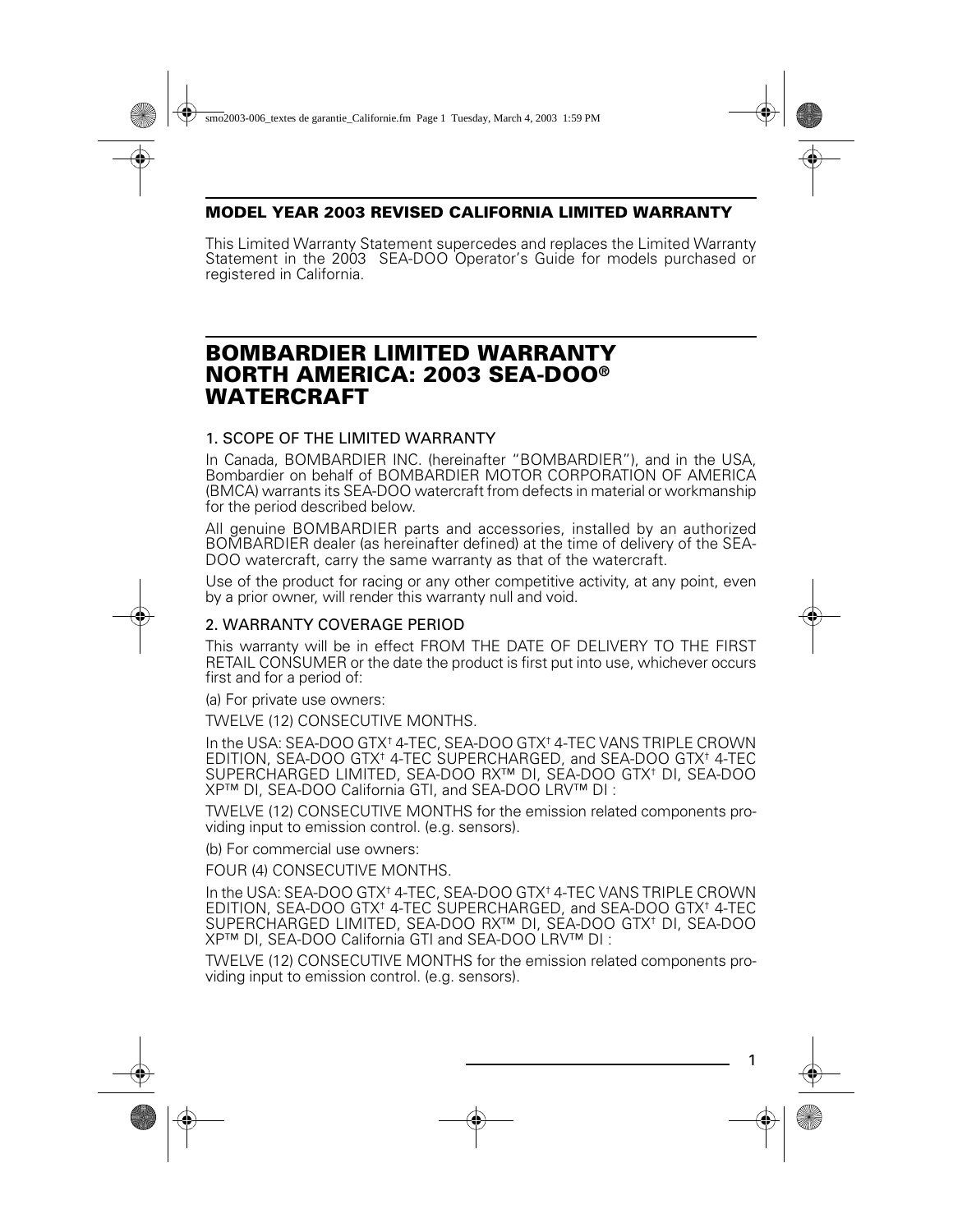The repair or replacement of parts or the performance of service under this warranty does not extend the life of this warranty beyond its original expiration date.

SEA-DOO GTX† 4-TEC, SEA-DOO GTX† 4-TEC VANS TRIPLE CROWN EDITION, SEA-DOO GTX† 4-TEC SUPERCHARGED, and SEA-DOO GTX† 4-TEC SUPER-CHARGED LIMITED, SEA-DOO RX™ DI, SEA-DOO GTX† DI, SEA-DOO XP™ DI, SEA-DOO California GTI and SEA-DOO LRV™ DI produced for sale in California, that are originally sold in California to a California resident or subsequently warranty registered to a California resident, please also refer to the California Emissions Control Limited Warranty Statement.

# 3. CONDITIONS TO HAVE WARRANTY COVERAGE

This warranty coverage is available only on SEA-DOO watercraft purchased as new and unused by its first owner from a BOMBARDIER dealer authorized to distribute SEA-DOO products in the country in which the sale occurred (hereinafter "BOMBARDIER dealer"), and then only after the BOMBARDIER specified pre-delivery inspection process is completed and documented. Warranty coverage only becomes available upon proper registration of the product by an authorized BOMBARDIER dealer. Such limitations are necessary in order to allow BOMBARDIER to preserve both the safety of its products, and also that of its consumers and the public.

Routine maintenance outlined in the Operator's Guide must be timely performed in order to maintain warranty coverage. BOMBARDIER reserves the right to make warranty coverage contingent upon proof of proper maintenance.

# 4. WHAT TO DO TO OBTAIN WARRANTY COVERAGE

The customer must notify an authorized servicing BOMBARDIER dealer within two (2) days of the appearance of a defect, and provide it with reasonable access to the product and reasonable opportunity to repair it. The customer must also present to the authorized BOMBARDIER dealer, proof of purchase of the product and must sign the repair/work order prior to the start of the repair in order to validate the warranty repair. All parts replaced under this limited warranty become the property of BOMBARDIER.

### 5. WHAT BOMBARDIER WILL DO

BOMBARDIER's obligations under this warranty are limited to, at its sole discretion, repairing parts found defective under normal use, maintenance and service, or replacing such parts with new genuine BOMBARDIER parts without charge for parts and labor, at any authorized BOMBARDIER dealer.

BOMBARDIER reserves the right to improve or modify products from time to time without assuming any obligation to modify products previously manufactured.

### 6. EXCLUSIONS - ARE NOT WARRANTED

Normal wear and tear;

Routine maintenance items, tune ups, adjustments;

Damage caused by failure to provide proper maintenance and/or storage, as described in the Operator's Guide;

Damage resulting from removal of parts, improper repairs, service, maintenance, modifications or use of parts not manufactured or approved by BOMBARDIER or resulting from repairs done by a person that is not an authorized servicing BOMBARDIER SEA-DOO dealer:

2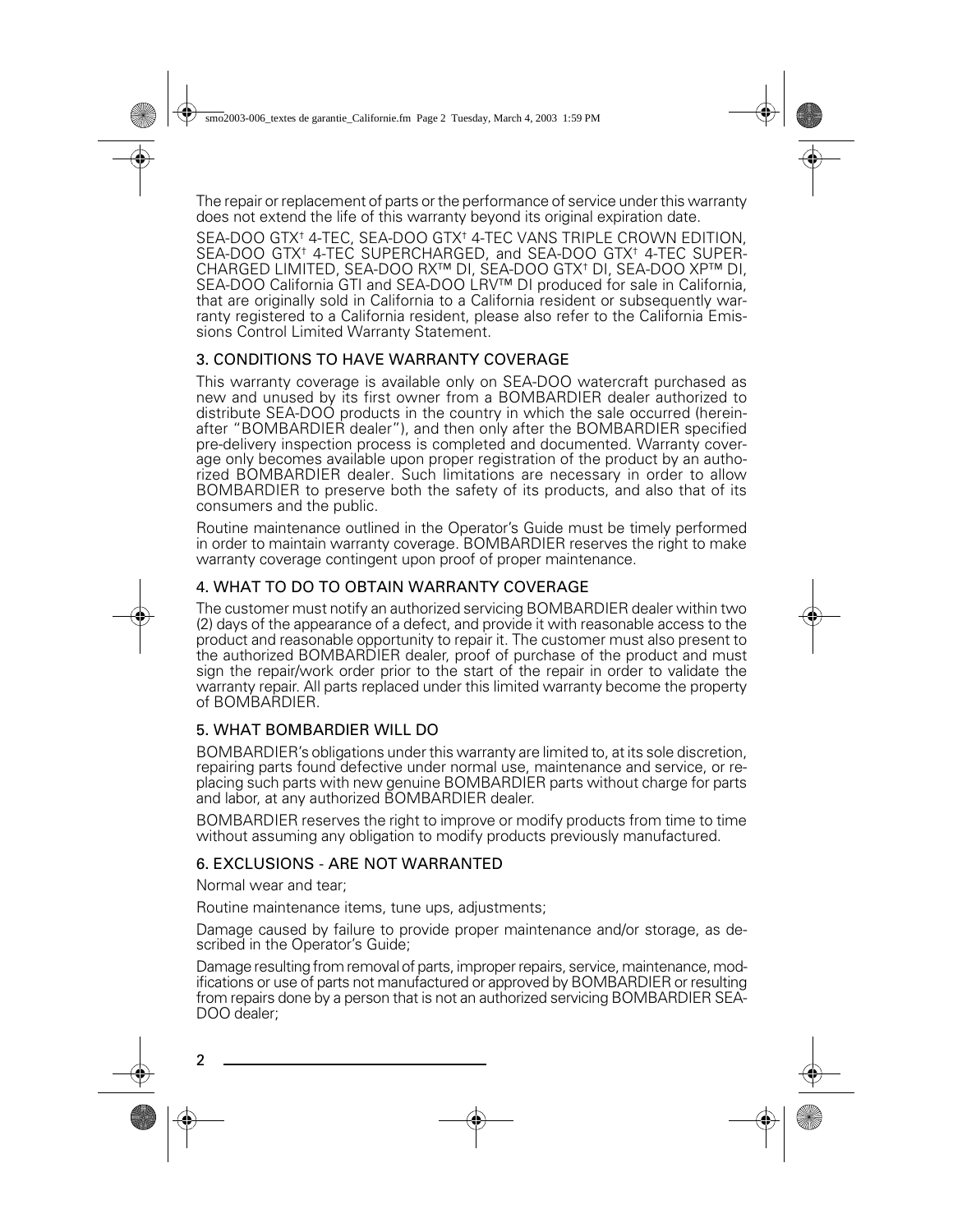Damage caused by abuse, abnormal use, neglect, or operation of the product in a manner inconsistent with the recommended operation described in the Operator's Guide;

Damage resulting from accident, submersion, fire, theft, vandalism or any act of God;

Operation with fuels, oils or lubricants which are not suitable for use with the product (see the Operator's Guide);

Water damages caused by water ingestion:

Damages related to gel coat finish including but not limited to cosmetic gel coat finish, blisters or fiberglass delamination caused by blisters, crazing, spyder of hairline cracks; and

Incidental or consequential damages, or damages of any kind including without limitation towing, storage, telephone, rental, taxi, inconvenience, insurance coverage, loan payments, loss of time, loss of income.

### 7. LIMITATIONS OF LIABILITY

THIS WARRANTY IS EXPRESSLY GIVEN AND ACCEPTED IN LIEU OF ANY AND ALL OTHER WARRANTIES, EXPRESSED OR IMPLIED, INCLUDING WITHOUT LIMITATION ANY WARRANTY OF MERCHANTABILITY OR FITNESS FOR A PARTICULAR PURPOSE. TO THE EXTENT THAT THEY CANNOT BE DIS-CLAIMED, THE IMPLIED WARRANTIES ARE LIMITED IN DURATION TO THE LIFE OF THE EXPRESS WARRANTY. INCIDENTAL AND CONSEQUENTIAL DAMAGES ARE EXCLUDED FROM COVERAGE UNDER THIS WARRANTY. SOME STATES/PROVINCES DO NOT ALLOW FOR THE DISCLAIMERS, LIMI-TATIONS AND EXCLUSIONS IDENTIFIED ABOVE, AS A RESULT, THEY MAY NOT APPLY TO YOU. THIS WARRANTY GIVES YOU SPECIFIC RIGHTS, AND YOU MAY ALSO HAVE OTHER LEGAL RIGHTS WHICH MAY VARY FROM STATE TO STATE, OR PROVINCE TO PROVINCE.

Neither the distributor, any BOMBARDIER dealer nor any other person has been authorized to make any affirmation, representation or warranty regarding the product, other than those contained in this limited warranty, and if made, shall not be enforceable against BOMBARDIER.

BOMBARDIER reserves the right to modify this warranty at any time, being understood that such modification will not alter the warranty conditions applicable to the products sold while this warranty is in effect.

#### 8. TRANSFER

If the ownership of a product is transferred during the warranty coverage period, this warranty shall also be transferred and be valid for the remaining coverage period provided that BOMBARDIER is notified of such transfer of ownership in the following way:

The former owner contacts BOMBARDIER (at the phone number provided below) or an authorized BOMBARDIER dealer and gives the coordinates of the new owner; or

BOMBARDIER or an authorized BOMBARDIER dealer receives a proof that the former owner agreed to the transfer of ownership, in addition to the coordinates of the new owner.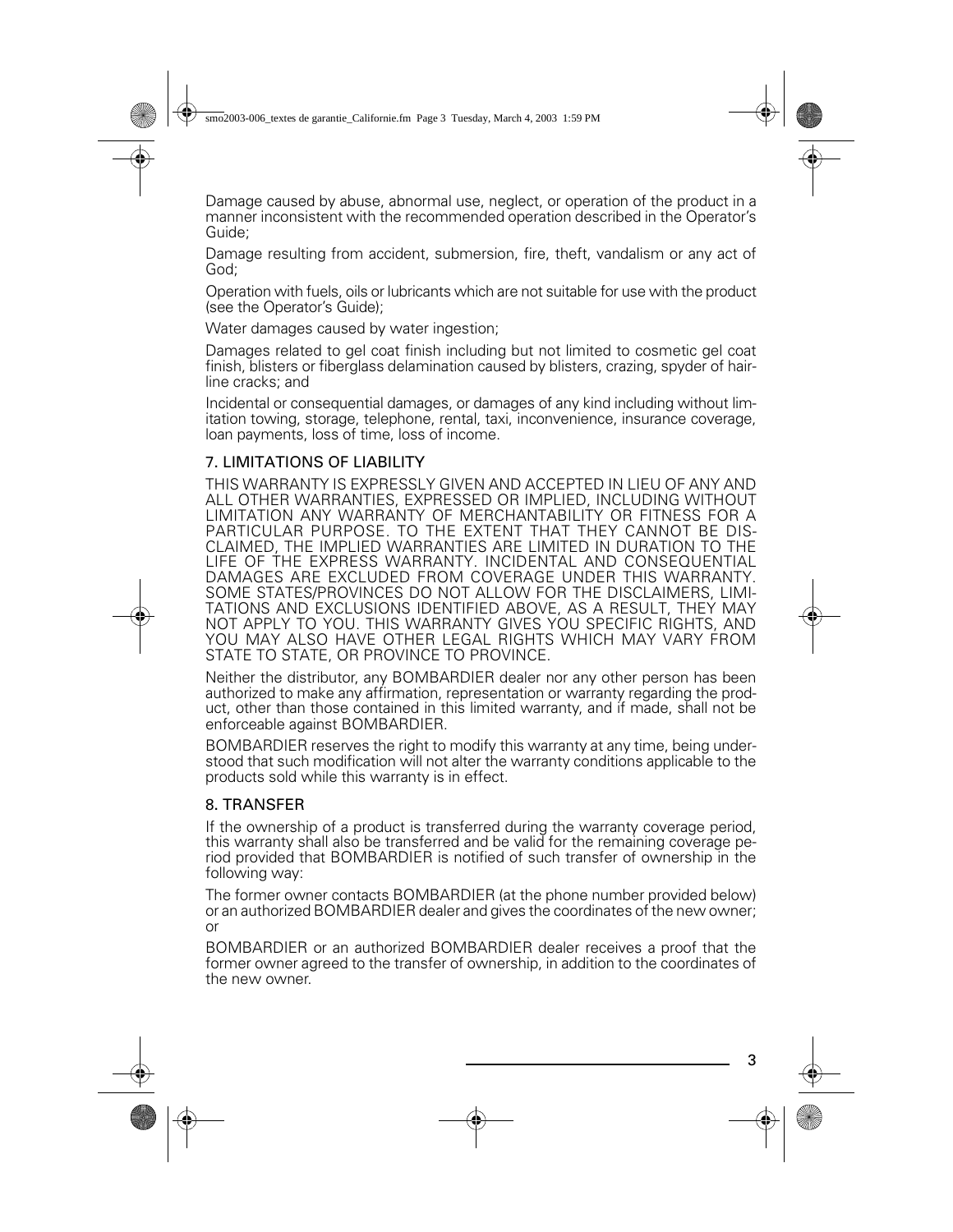### 9. CONSUMER ASSISTANCE

In the event of a controversy or a dispute in connection with this BOMBARDIER LIMITED WARRANTY, BOMBARDIER suggests that you try to resolve the issue at the dealership level. We recommend discussing the issue with the authorized dealer's service manager or owner.

If the issue has not yet been resolved, please submit your complaint in writing or call the appropriate number below:

| In Canada:                                   | In USA:                 |
|----------------------------------------------|-------------------------|
| <b>BOMBARDIER INC.</b>                       | <b>BOMBARDIER MOTOR</b> |
| RECREATIONAL PRODUCTS                        | CORPORATION OF AM       |
| CUSTOMER ASSISTANCE CENTER CUSTOMER ASSISTAN |                         |
| VALCOURT OC JOE 2L0                          | 7575 BOMBARDIER CC      |
| Tel: (819) 566-3366                          | WAUSAU WI 54401         |
|                                              | $T_2$ I. (715) 040 4057 |

**RECATION** SSISTANCE CENTER DIFR COURT Tel: (715) 848-4957

© 2003 Bombardier Inc. All rights reserved

®, ™ Registered trademarks of Bombardier Inc. or its subsidiaries.<br>† Trademark of Castrol Ltd, used under license.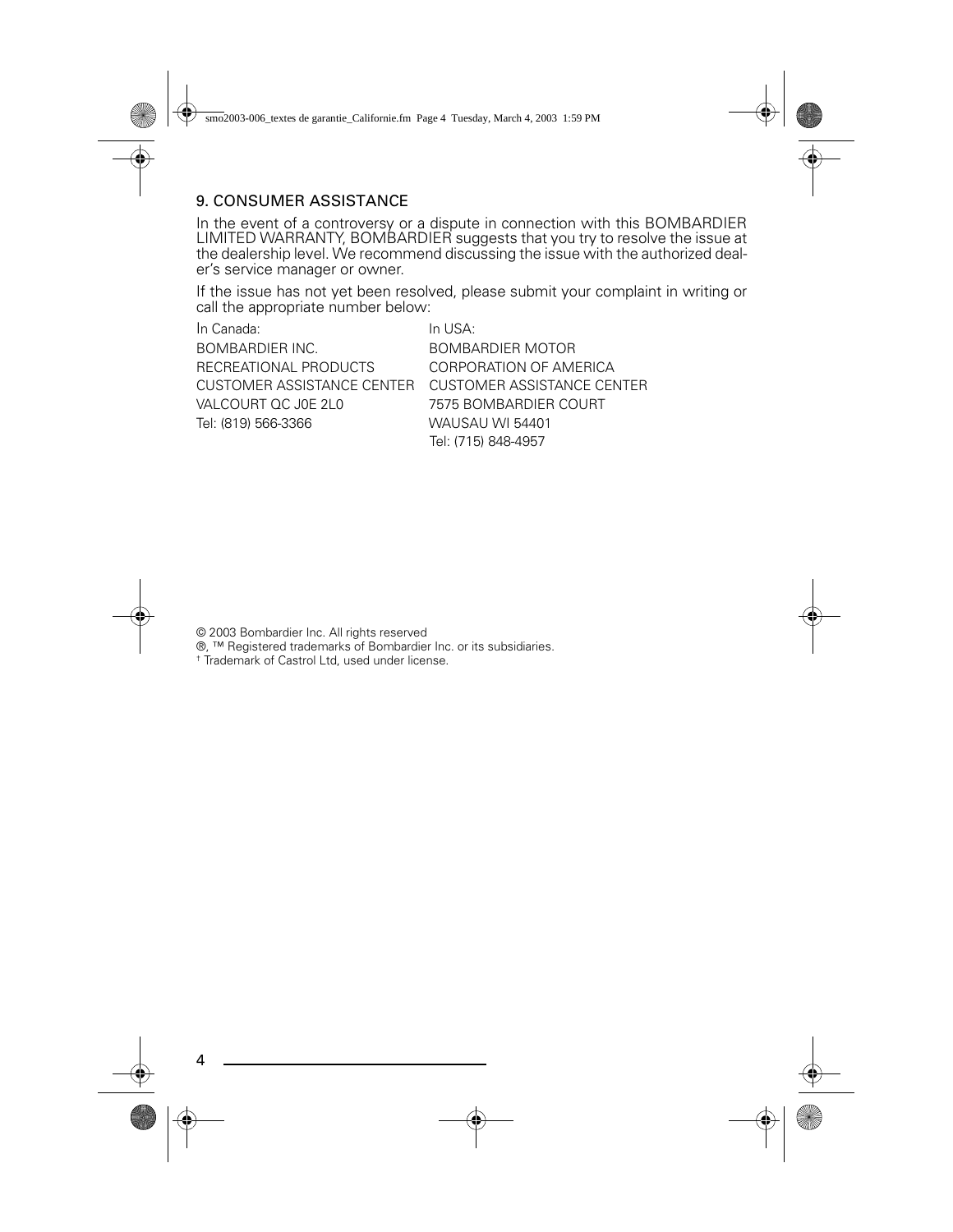## **MODEL YEAR 2003 REVISED CALIFORNIA LIMITED WARRANTY**

This Limited Warranty Statement supercedes and replaces the Limited Warranty Statement in the 2003 SPORTSTER™ 4-TEC™ Operator's Guide for boats purchased or registered in California.

# **BOMBARDIER LIMITED WARRANTY NORTH AMERICA: SEA-DOO® SPORTSTERTM 4-TECTM SPORT BOAT**

# 1. WARRANTY COVERAGE PERIOD

In Canada, Bombardier Inc. ("Bombardier"), and in the U.S.A., Bombardier on behalf of Bombardier Motor Corporation of America, warrants from the date of delivery to the first consumer that each model year 2003 Sea-Doo Sportster™ 4-TEC™ sport boat ("Sport Boat") sold as new and unused and predelivered by an authorized North American Sea-Doo sport boat dealer, will be free from any defects in material and/or workmanship for a period of:

a) For private use:

TWELVE (12) CONSECUTIVE MONTHS, with the exception of the deck and hull fiberglass structure; and SIXTY (60) CONSECUTIVE MONTHS for the deck and hull fiberglass structure.

b) For commercial use:

FOUR (4) CONSECUTIVE MONTHS, with the exception of the deck and hull fiberglass structure; TWELVE (12) CONSECUTIVE MONTHS for the deck and hull fiberglass structure; and in the USA: TWELVE (12) CONSECUTIVE MONTHS for the emission related components providing input to emission control. (e.g. sensors).

California residents who purchased or warranty-registered a sport boat in California should refer to Bombardier's Emissions Control Warranty Statement.

All genuine Bombardier accessories, installed by an authorized Sea-Doo sport boat dealer at the time of delivery of the new and unused Sea-Doo sport boat carry the same warranty coverage period as for the Sea-Doo sport boat.

### 2. WHAT BOMBARDIER WILL DO

Bombardier will repair or replace, at its option, all genuine Bombardier partsfound defective in material and/or workmanship under normal use, maintenance and service, with genuine Bombardier parts without charge for parts and labor, at any authorized Sea-Doo sport boat dealer during the warranty coverage period.

# 3. CONDITION TO HAVE WARRANTY WORK VALIDATED

The customer must notify an authorized Sea-Doo sport boat dealer within two (2) days of the appearance of the defect in material and/or workmanship and present to the servicing authorized Sea-Doo sport boat dealer a proof of purchase of the new and unused Sea-Doo sport boat and must sign the repair/work order prior to the start of the repair in order to validate a warranty repair. All parts replaced under this limited warranty become the property of Bombardier.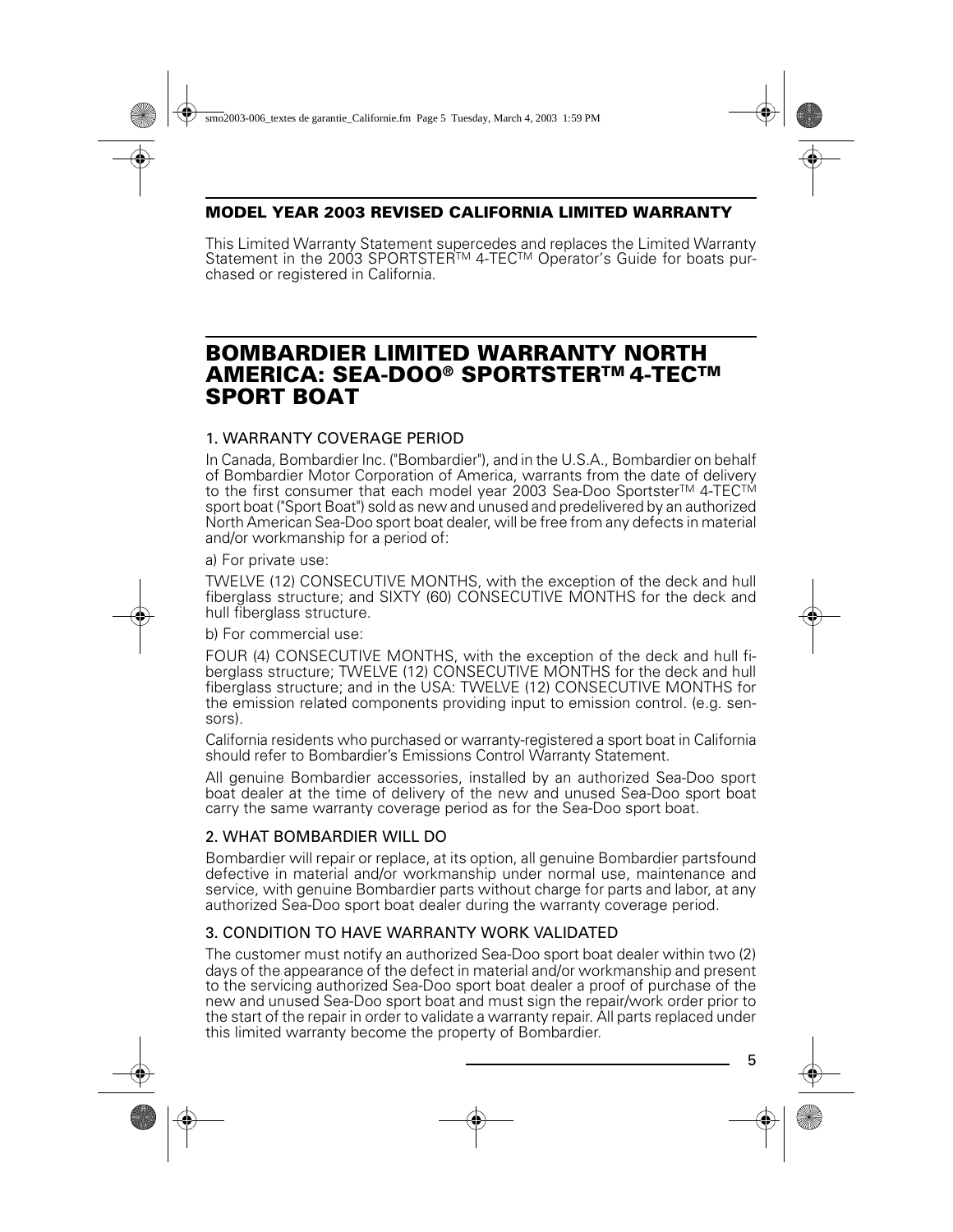# 4. EXCLUSIONS - ARE NOT WARRANTED

- Normal wear and tear items;
- Labor, parts and lubricant costs of all maintenance services;
- Damages caused by failure to provide proper maintenance and/or storage, as described in the Sea-Doo sport boat Operator's Guide;
- Damages resulting from improper repairs, modifications or use of non-approved parts or, repairs not performed by an authorized Sea-Doo sport boat dealer;
- Damages resulting from abuse, misuse, neglect, racing;
- Damages resulting from accident, fire, theft, vandalism or any act of God;
- Incidental or consequential damages, or damages of any kind such as but not limited to towing charges, telephone calls or taxi;
- Water damages caused by water ingestion;
- Damages related to gel coat finish including but not limited to cosmetic gel coat finish blisters or fiberglass delamination caused by blisters, crazing, spyder or hairline cracks; and
- Damages resulting from improper service or maintenance.

### 5. LIMITATIONS OF LIABILITY

This warranty gives you specific rights, and you may also have other legal rights which may vary from state to state, or province to province. WHERE APPLICA-BLE, THIS WARRANTY IS EXPRESSLY GIVEN AND ACCEPTED IN LIEU OF ANY AND ALL OTHER WARRANTIES, EXPRESSED OR IMPLIED, INCLUDING WITH-OUT LIMITATION ANY WARRANTY OF MERCHANTABILITY OR FITNESS FOR ANY PARTICULAR PURPOSE.

Neither the distributor, any authorized Sea-Doo sport boat dealer nor any other person has been authorized to make any affirmation, representation or warranty other than those contained in this warranty, and if made, such affirmation, representation or warranty shall not be enforceable against Bombardier or any other person. In no event shall Bombardier be liable for special, consequential or incidental damages, including but not limited to loss of use and transportation costs. Some states or provinces do not allow the exclusion or limitation of incidental or consequential damages, or limitations on how long an implied warranty lasts, so the above limitation or exclusion may not apply.

Bombardier reserves the right to modify this warranty at any time, being understood that such modification will not alter the warranty conditions applicable to the Sea-Doo sport boat sold while this warranty is in effect.

# 6. TRANSFER

If the customer sells the Sea-Doo sport boat guaranteed under the present, he shall assign and transfer this warranty, which shall be valid for the rest of the relevant period as defined in section 1 hereinabove, to the new customer.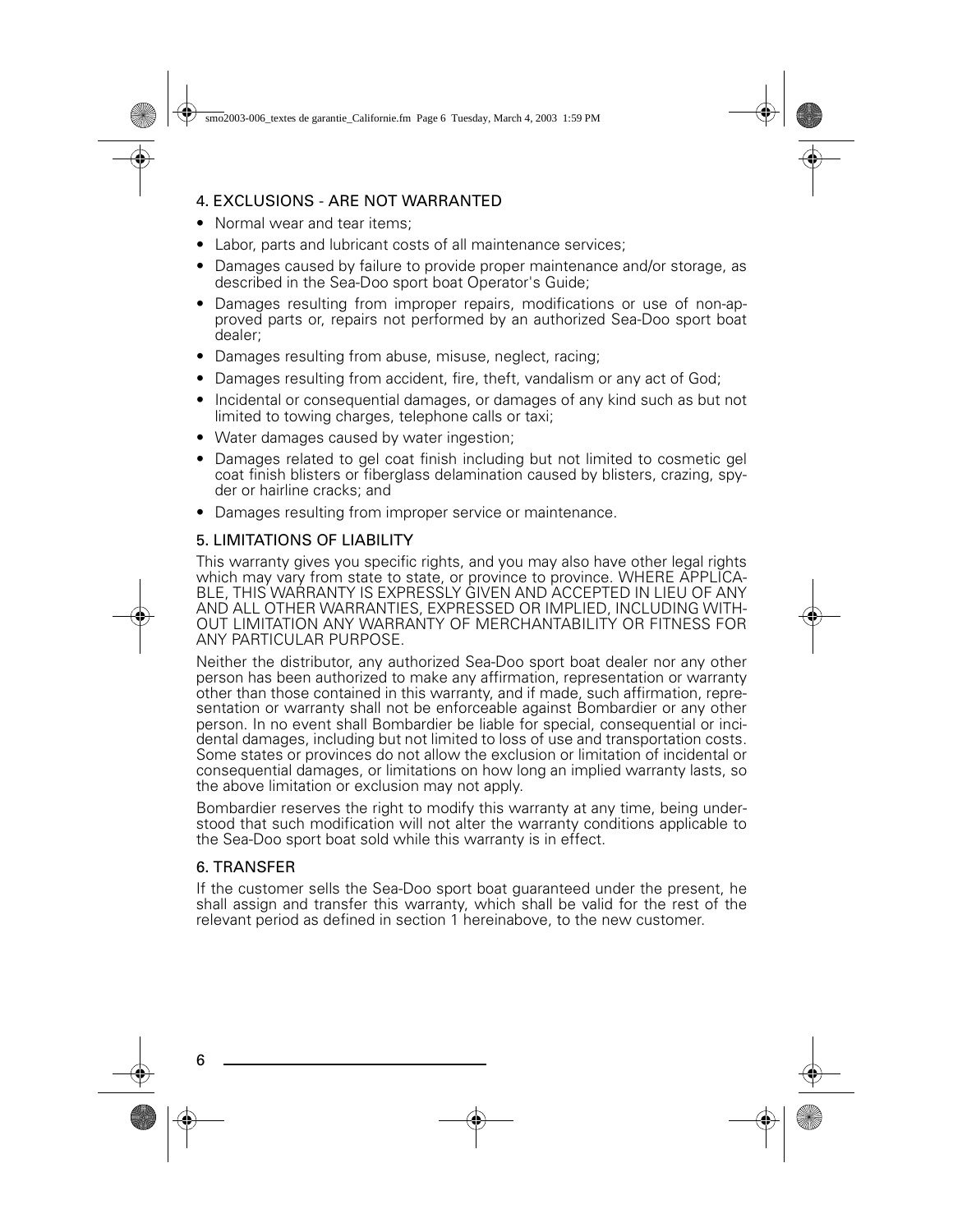# 7. CONSUMER ASSISTANCE

a) In the event of a controversy or a dispute arising in connection with this Bombardier limited warranty, Bombardier suggests that you try to resolve the issue at the dealership level. We recommend discussing the issue with the authorized dealer's service manager or owner.

b) If further assistance is required, Bombardier's Customer Assistance Department should be contacted in order to resolve the matter:

In Canada: (819) 566-3366

In the U.S.A.: (715) 848-4957

Address for Canada and the U.S.A.:

Bombardier Recreational Products Customer Assistance Center VALCOURT QC J0E 2L0

February 2003

®, TM are registered trademarks or trademarks of Bombardier Inc. or its subsidiaries. © 2003 Bombardier Inc. All rights reserved.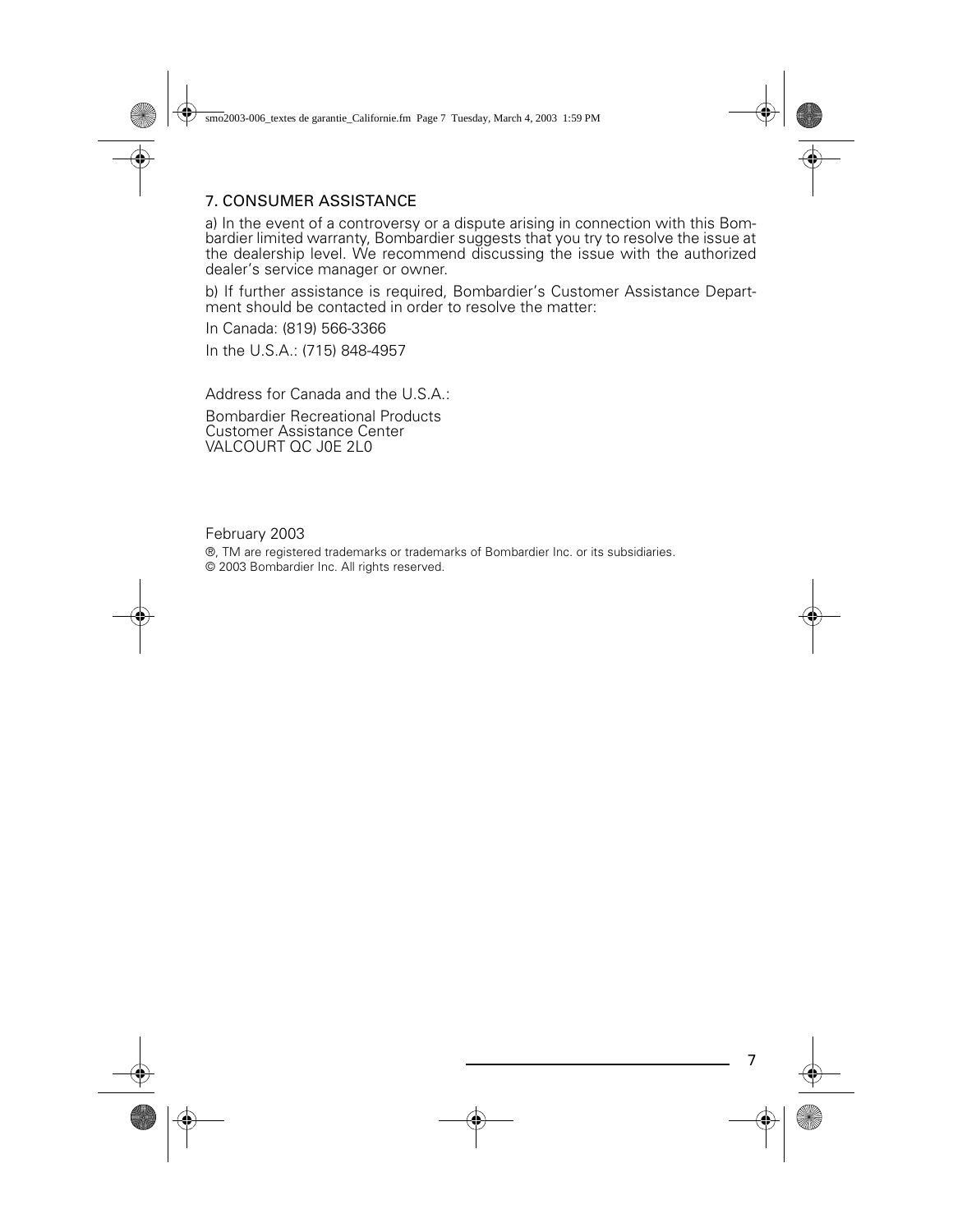**ONLY FOR 2003 SEA-DOO engines in GTX† 4-TEC, SEA-DOO GTX† 4-TEC VANS TRIPLE CROWN EDITION, SEA-DOO GTX† 4-TEC SUPERCHARGED, and SEA-DOO GTX† 4-TEC SUPERCHARGED LIMITED, SEA-DOO RX™ DI, SEA-DOO GTX† DI, SEA-DOO XP™ DI, SEA-DOO California GTI (model 5567), SEA-DOO LRV™ DI and SEA-DOO SPORTSTER™ 4-TEC™ sport boat that are produced for Sale in California, that are originally sold in California to a California resident or subsequently warranty registered to a California resident** 

### **CALIFORNIA EMISSION CONTROL WARRANTY STATEMENT**

Your SEA-DOO watercraft has a special environmental label required by the California Air Resources Board (CARB). The label has 1, 2, or 3 stars. A hangtag, provided with your personal watercraft or sport boat , describes the meaning of the star rating system.

The Star Label means Cleaner Marine Engines



F00L2ZQ

The Symbol for Cleaner Marine Engines:

#### Cleaner Air and Water

For a healthier lifestyle and environment.

#### Better Fuel Economy

Burns up to 30 - 40 percent less gas and oil than conventional carbureted two-stroke engines, saving money and resources.

#### Longer Emission Warranty

Protects consumer for worry free operation.

#### One Star - Low-Emission

The one-star label identifies engines that meet the Air Resources Board's 2001 exhaust emission standards. Engines meeting these standards have 75% lower emissions than conventional carbureted two-stroke engines. These engines are equivalent to the U.S. EPA's 2006 standards for marine engines.

#### Two Stars - Very Low Emission

The two-star label identifies engines that meet the Air Resources Board's 2004 exhaust emission standards. Engines meeting these standards have 20% lower emissions than One Star - Low-Emission engines.

#### Three Stars - Ultra Low Emission

The three-star label identifies engines that meet the Air Resources Board's 2008 exhaust emission standards. Engines meeting these standards have 65% lower emissions than One Star - Low Emission engines.

For more information: Cleaner Watercraft – Get the Facts 1-800-END-SMOG www.arb.ca.gov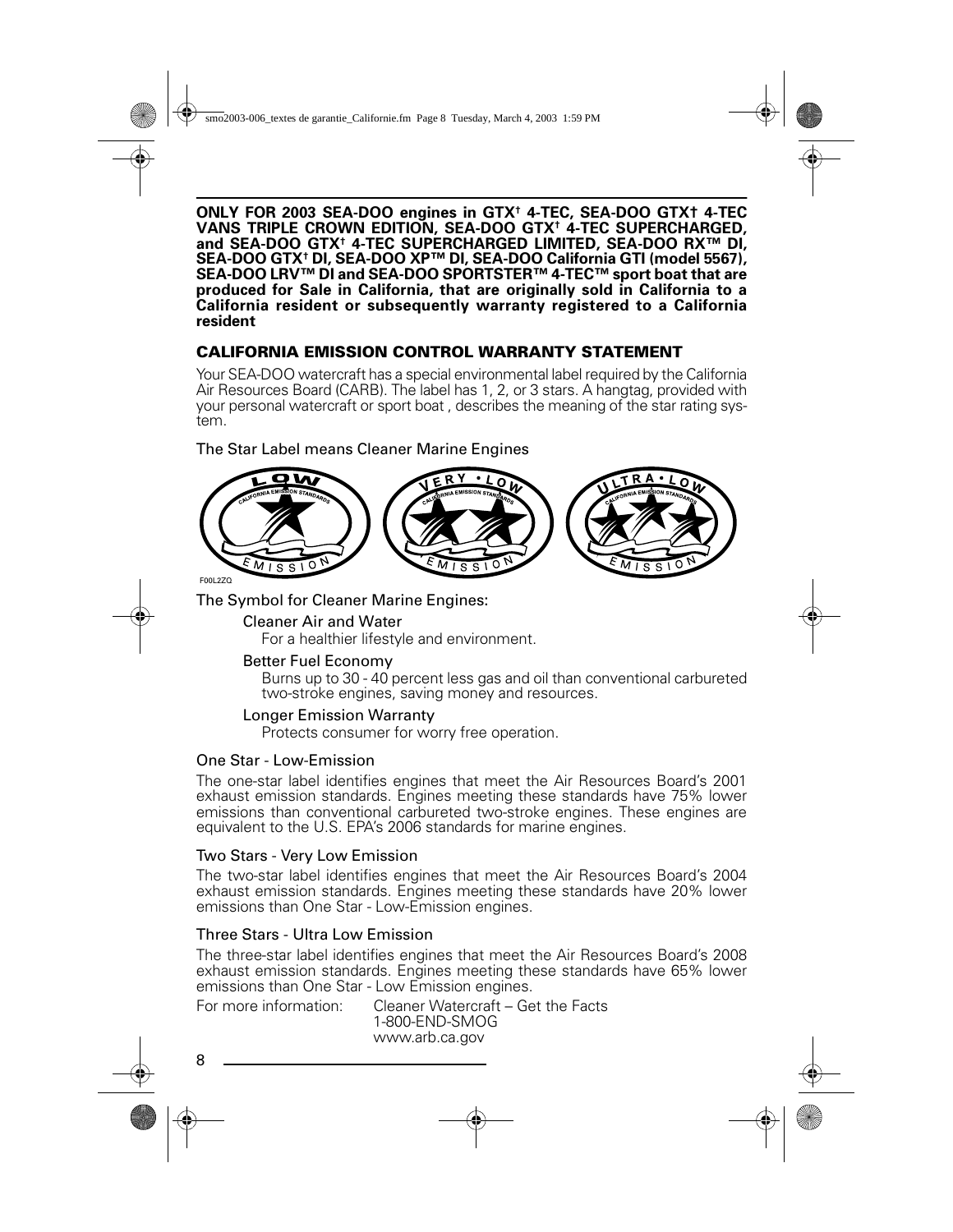### **YOUR EMISSION CONTROL WARRANTY RIGHTS AND OBLIGATION**

The California Air Resources Board and BOMBARDIER on behalf of BOMBARDIER MOTOR CORPORATION OF AMERICA (BMCA) are pleased to explain the emission control system warranty on your 2003 SEA-DOO GTX† 4-TEC, SEA-DOO GTX† 4-TEC VANS TRIPLE CROWN EDITION, SEA-DOO GTX† 4-TEC SUPERCHARGED, and SEA-DOO GTX† 4-TEC SUPERCHARGED LIMITED, SEA-DOO RX™ DI, SEA-DOO GTX† DI, SEA-DOO XP™ DI, SEA-DOO California GTI, SEA-DOO LRV™ DI AND SEA-DOO SPORTSTERTM 4-TECTM engine. In California, new personal watercraft and sport boat engines must be designed, built and equipped to meet the State's stringent anti-smog standards. BOMBARDIER must warrant the emission control system on your personal watercraft and sport boat engine for the periods of time listed below provided there has been no abuse, neglect or improper maintenance of your personal watercraft or sport boat engine.

Your emission control system may include parts such as the carburetor or fuel injection system, the ignition system and the catalytic converter. Also included may be hoses, belts, connectors and other emission-related assemblies.

Where a warrantable condition exists, BOMBARDIER will repair your personal watercraft or sport boat engine at no cost to you including diagnosis, parts and labor provided that such work is performed by an authorized BOMBARDIER dealer.

#### Manufacturer's Limited Warranty Coverage

This emission limited warranty covers model year 2003 SEA-DOO GTX† 4-TEC, SEA-DOO GTX† 4-TEC VANS TRIPLE CROWN EDITION, SEA-DOO GTX† 4-TEC SUPERCHARGED, and SEA-DOO GTX† 4-TEC SUPERCHARGED LIMITED, SEA-DOO RX™ DI, SEA-DOO GTX† DI, SEA-DOO XP™ DI, SEA-DOO California GTI, SEA-DOO LRV™ DI and SEA-DOO SPORTSTERTM 4-TECTM engine certified and produced by BOMBARDIER for sale in California, that are originally sold in California to a California resident or subsequently warranty registered to a California resident. The BOM-BARDIER North America Limited warranty conditions for Sea-Doo watercraft are still applicable to these models with the necessary modifications.

Select emission control parts of your 2003 SEA-DOO GTX<sup>+</sup> 4-TEC, SEA-DOO GTX<sup>+</sup> 4-TEC VANS TRIPLE CROWN EDITION, SEA-DOO GTX† 4-TEC SUPERCHARGED, and SEA-DOO GTX† 4-TEC SUPERCHARGED LIMITED, SEA-DOO RX™ DI, SEA-DOO GTX† DI, SEA-DOO XP™ DI, SEA-DOO California GTI, SEA-DOO LRV™ DI and SEA-DOO SPORTSTER™ 4-TEC™ engines are warranted from the date of delivery to the first retail consumer for a period of 4 years, or for 250 hours of use, whichever occurs first. However, warranty coverage based on the hourly period is only permitted for personal watercraft or sport boat equipped with the appropriate hour meters or their equivalent. If any emission-related part on your engine is defective under warranty, the part will be repaired or replaced by BOMBARDIER.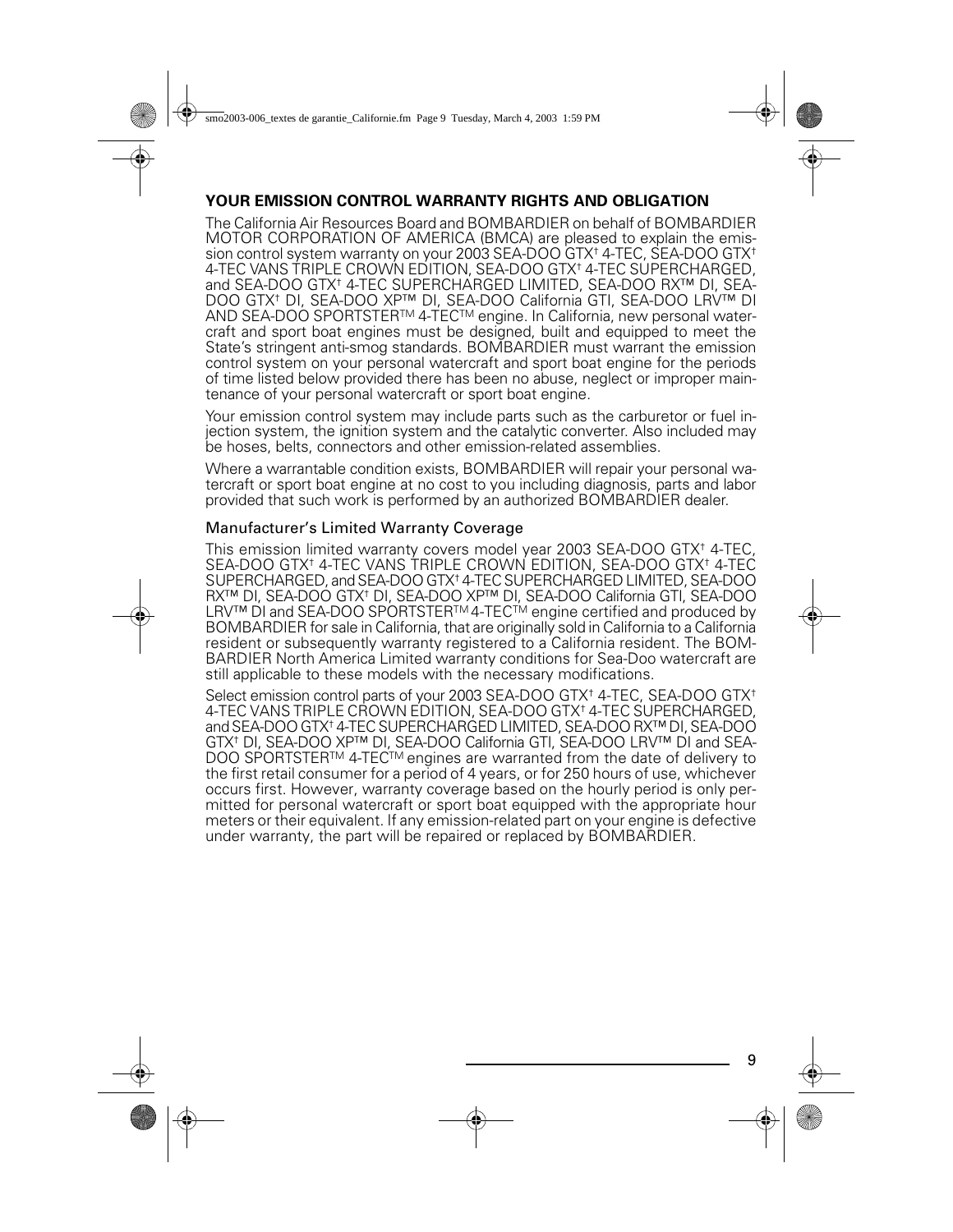#### Parts covered for 2003 SEA-DOO RX™ DI, SEA-DOO GTX† DI, SEA-DOO XP™ DI and SEA-DOO LRV™ DI Engine:

| Air Lines                   | Coolant Temp. Sensor                                           |
|-----------------------------|----------------------------------------------------------------|
| <b>Fuel Rail</b>            | <b>Throttle Position Sensors</b>                               |
| Rave Valve                  | Ignition Coil                                                  |
| <b>Reed Valve</b>           | Manifold Temp. Sensor                                          |
| <b>Tuned Pipe</b>           | Manifold Air Press, Sensor                                     |
| High-tension Ignition Wires | Crankshaft Posit, Sensor                                       |
| Electrical Harness          | Air Pressure Regulator                                         |
| <b>Throttle Bodies</b>      | <b>Fuel Pressure Regulator</b>                                 |
| <b>Exhaust Hoses</b>        | Fuel Injectors                                                 |
| <b>Fuel Lines</b>           | Electronic Control Module                                      |
| Water Regulator             | Exhaust Manifold                                               |
| Air Compressor              | Fuel Pump                                                      |
| Cylinder Head               | Air Injector                                                   |
| Detonation/Knock Sensor     | All emission component related<br>Gaskets; Head, Base, Exhaust |
| Spark Plugs                 |                                                                |

### Parts covered for 2003 SEA-DOO California GTI (model 5567) engine:

| Air Silencer                       | Upper Exhaust Resonator                                           |
|------------------------------------|-------------------------------------------------------------------|
| Flame Arrester assembly            | Electrical Harness                                                |
| Carburetor                         | Magneto Assembly                                                  |
| Rotary Valve Assembly              | Multipurpose Electronic Module<br>(MPEM)                          |
| <b>Cylinder Head and Cover</b>     | Ignition Coil                                                     |
| <b>Exhaust Manifold and Outlet</b> | High-tension Ignition Wires                                       |
| Tuned Pipe Assembly                | Spark Plugs                                                       |
| <b>Exhaust Cone Assembly</b>       | All Exhaust System, Fuel System and<br><b>Cooling Water Hoses</b> |
| Muffler                            | All Emission Component Related<br>Gaskets; Head, Base, Exhaust    |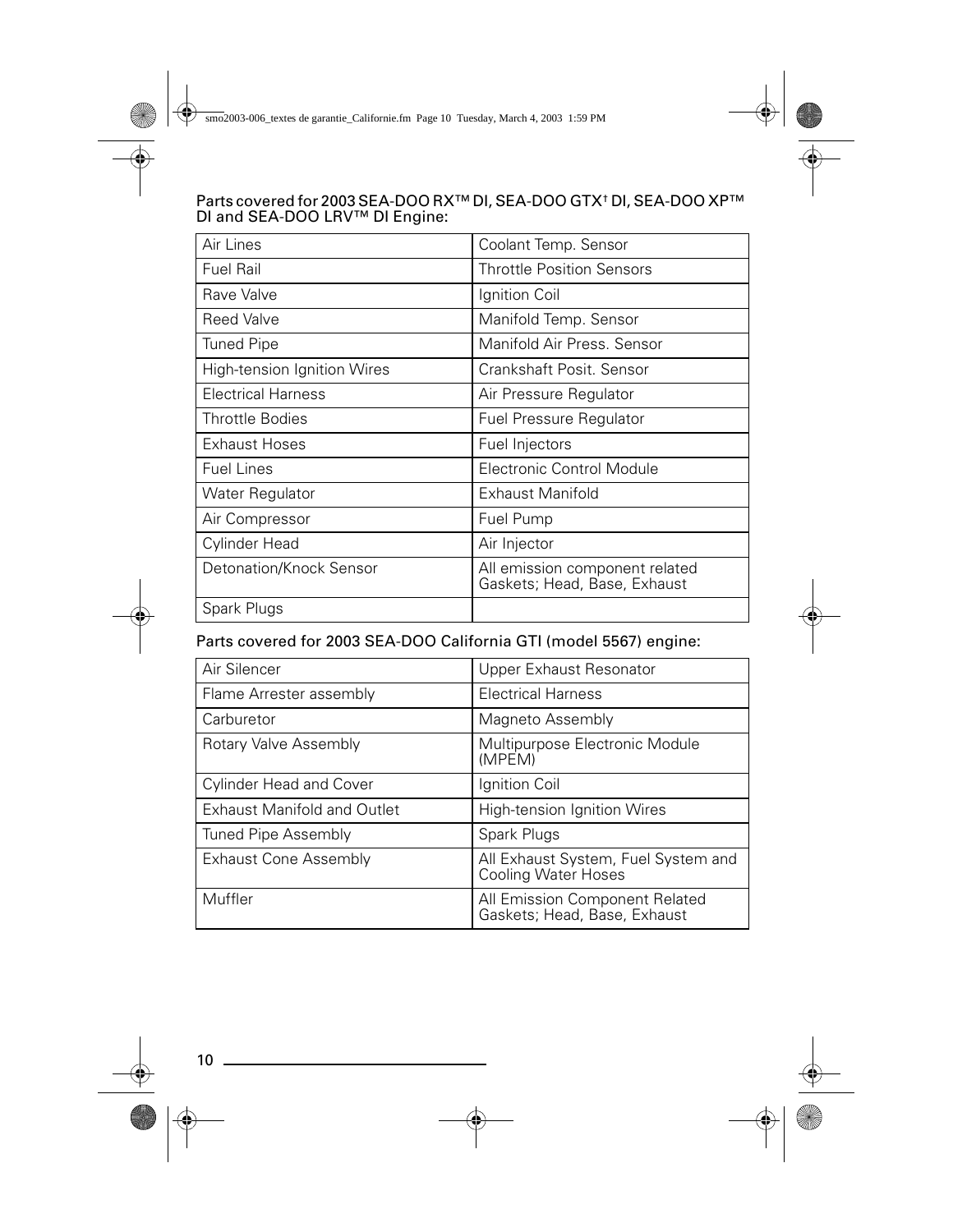Parts covered for 2003 SEA-DOO GTX<sup>+</sup> 4-TEC, SEA-DOO GTX<sup>+</sup> 4-TEC VANS TRIPLE CROWN EDITION, SEA-DOO GTX† 4-TEC SUPERCHARGED, SEA-DOO GTX† 4-TEC SUPERCHARGED LIMITED and SEA-DOO Sportster 4- TEC Sport boat engine :

| Digital Linear Actuator (low idle control)  | All Fuel System Components                      |
|---------------------------------------------|-------------------------------------------------|
| Throttle Position                           | Spark Plugs                                     |
| Intake Manifold Air Pressure Sensor         | Ignition Coils                                  |
| Intake Manifold Air Temperature Sen-<br>sor | Piston and Rings                                |
| Engine Temperature Sensor                   | Intake and Exhaust Valve Gear/Train             |
| Knock Sensor                                | Valves, Valve Guides and Valve Guide<br>Sealing |
| Emission Control Unit                       | Crankcase Ventilation Valve                     |
| Injectors                                   | Wire Harness and Connectors                     |
| <b>Fuel Pressure Regulator</b>              | Emission Related Seals, Gaskets and<br>Hoses    |

The emission warranty covers damage to other engine components that is caused by the failure of a warranted part.

The Bombardier Operator's Guide provided contains written instructions for the proper maintenance and use of your watercraft. All emission warranty parts are warranted by Bombardier for the entire warranty period of the watercraft, unless the part is scheduled for replacement as required maintenance in the Operator's Guide.

Emission warranty parts that are scheduled for replacement, as required maintenance, are warranted by Bombardier for the period of time before the first scheduled replacement date for that part. Emission warranty parts that are scheduled for regular inspection, but not regular replacement, are warranted by Bombardier for the entire warranty period of the watercraft. Any emission warranty part repaired or replaced under the terms of this warranty statement is warranted by BOMBARDIER for the remainder of the warranty period of the original part. All parts replaced under this limited warranty become the property of BOMBARDIER.

Maintenance receipts and records should be transferred to each subsequent owner of the watercraft.

#### Owner's Warranty Responsibilities

As the personal watercraft and sport boat engine owner, you are responsible for the performance of the required maintenance listed in your Operator's Guide. BOMBARDIER recommends that you retain all receipts covering maintenance on your personal watercraft or sport boat engine, but BOMBARDIER cannot deny warranty solely for the lack of receipts or your failure to ensure the performance of all scheduled maintenance.

As the personal watercraft or sport boat engine owner, you should however be aware that BOMBARDIER may deny you warranty coverage if your personal watercraft or sport boat engine or a part has failed due to abuse, neglect, improper maintenance or unapproved modifications.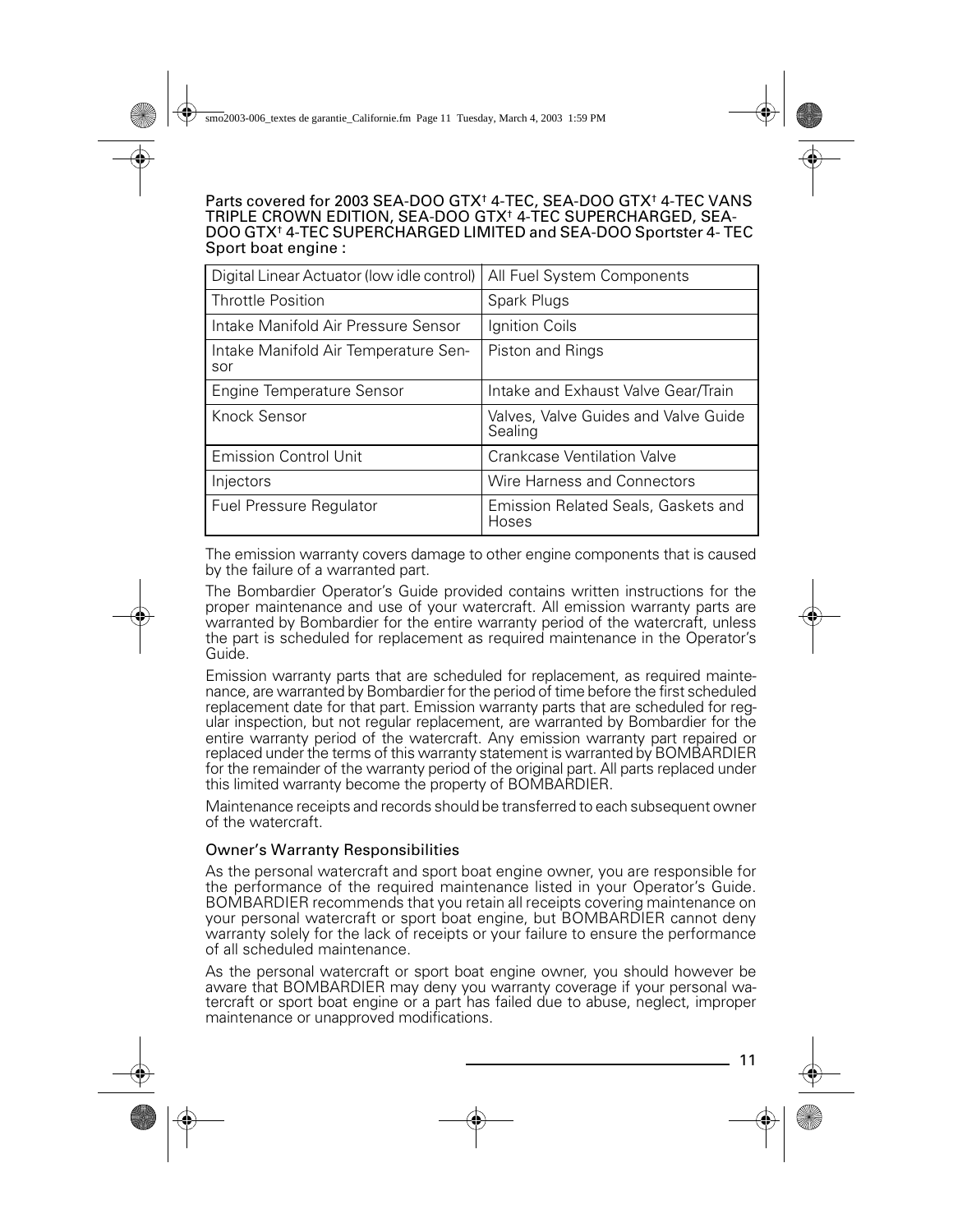You are responsible for presenting your personal watercraft or sport boat engine to an authorized BOMBARDIER dealer as soon as a problem exists. The warranty repairs will be completed in a reasonable amount of time, not to exceed 30 days.

If you have any questions regarding your warranty rights and responsibilities or for the name and location of the nearest authorized BOMBARDIER dealer you should contact the Customer Assistance Center at 1-715-848-4957.

February 2003

© 2003 Bombardier Inc. All rights reserved

® ,™ Registered trademarks of Bombardier Inc. or its subsidiaries.

† Trademark of Castrol Ltd, used under license.